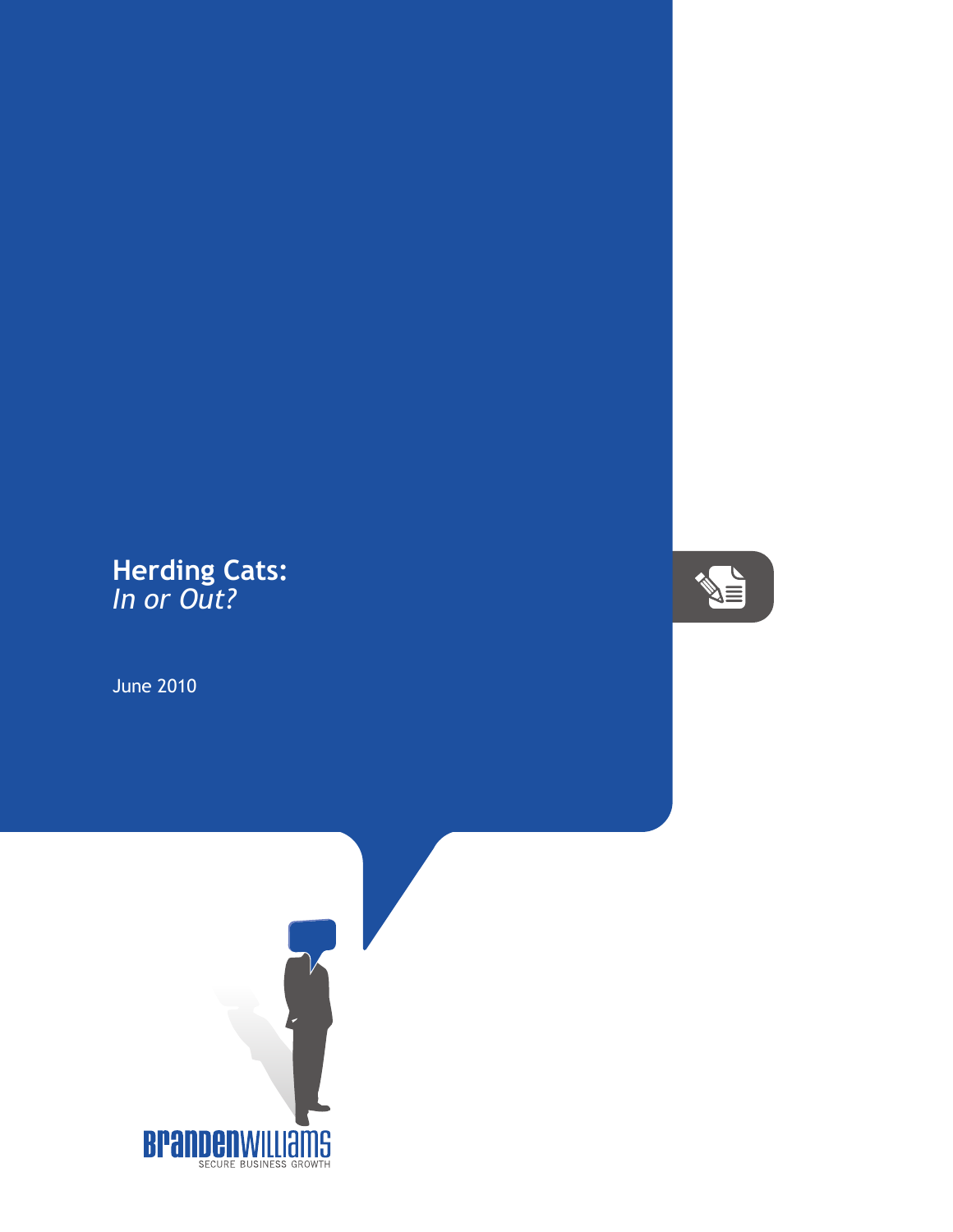What's your philosophy? Outsource or insource your security operations management? And more importantly, of all the cold opens I could have chosen, why that one?

We're just about halfway through the 2010 calendar<sup>1</sup>, and the economy is showing promise for the rest of the year. Most companies have loosened up their IT and security budgets, but the spend is closely tied to ROI and business growth<sup>2</sup>. At the same time, the number and types of attacks are still growing rapidly. This has forced some companies to take a hard look at the money they spend on security operations management.

With the rise of managed security services in the last decade, companies seemed to take a binary approach to security operations--either it was done in house or by a third party. Mind you, even the companies that outsourced this function still had to follow up on certain events, so it is usually not 100% outsourced unless you also outsource the management of your IT infrastructure. When funds are tight, your hands may have been tied and you were stuck with your current setup. But now that funds may be a little more available, what will you do?

I'm seeing a trend whereby there is a significant uptick in the number of customers looking to insource their security operations management. It's more than just someone looking to have a health check on their enVision or Arcsite installations, it's a serious look at who manages their security operations accompanied with strong business cases for managing it internally.

SIEM tools saw wide adoption from 2005-2009 thanks to compliance initiatives like PCI DSS. According to Anton Chuvakin<sup>3</sup>, a prominent PCI DSS and Security Information and Event Management (SIEM) expert, "compliance helped buoy SIEM market dramatically, but many compliance-driven SIEM and log management implementation are stuck in 'comply-land' and are not delivering operational security benefits." The wide adoption seems only half baked. Sure, sales went through the roof, but only to keep auditors and assessors off their backs.

Have companies had enough? Is it time to rethink the approach? Or is the security world still flat?

Back to the philosophical question in my cold open, where do you stand on sourcing security operations management? In or out? Before you can answer on behalf of your company, you must know the overall sourcing strategy<sup>4</sup> set forth by management. If your company is on the "back to core competencies" side of the sine wave, it may be time to consider a good IT partner to which you could outsource this function.

When selecting a provider, focus on overall value as a component of the total cost. I'm not suggesting ignoring cost, but for something like security operations management, the lowest cost provider is probably not the route you want to go. It might be the same as doing nothing. That's not license to go nuts and spend the most amount you can either. The idea is to do a significant deep dive into both your outsourced provider and your own company to make sure you have matched things up correctly.

## **FOOTNOTES**

- <sup>1</sup> Though as we all know, we're halfway or more through the year. Thank YOU Chuck Norris! Er, I *mean, Thank YOU holiday freeze!*
- *2 Meaning it is not free money.*
- *3 http://chuvakin.org/*



*<sup>4</sup> Even no strategy is still a strategy--albeit a weak and poor one.*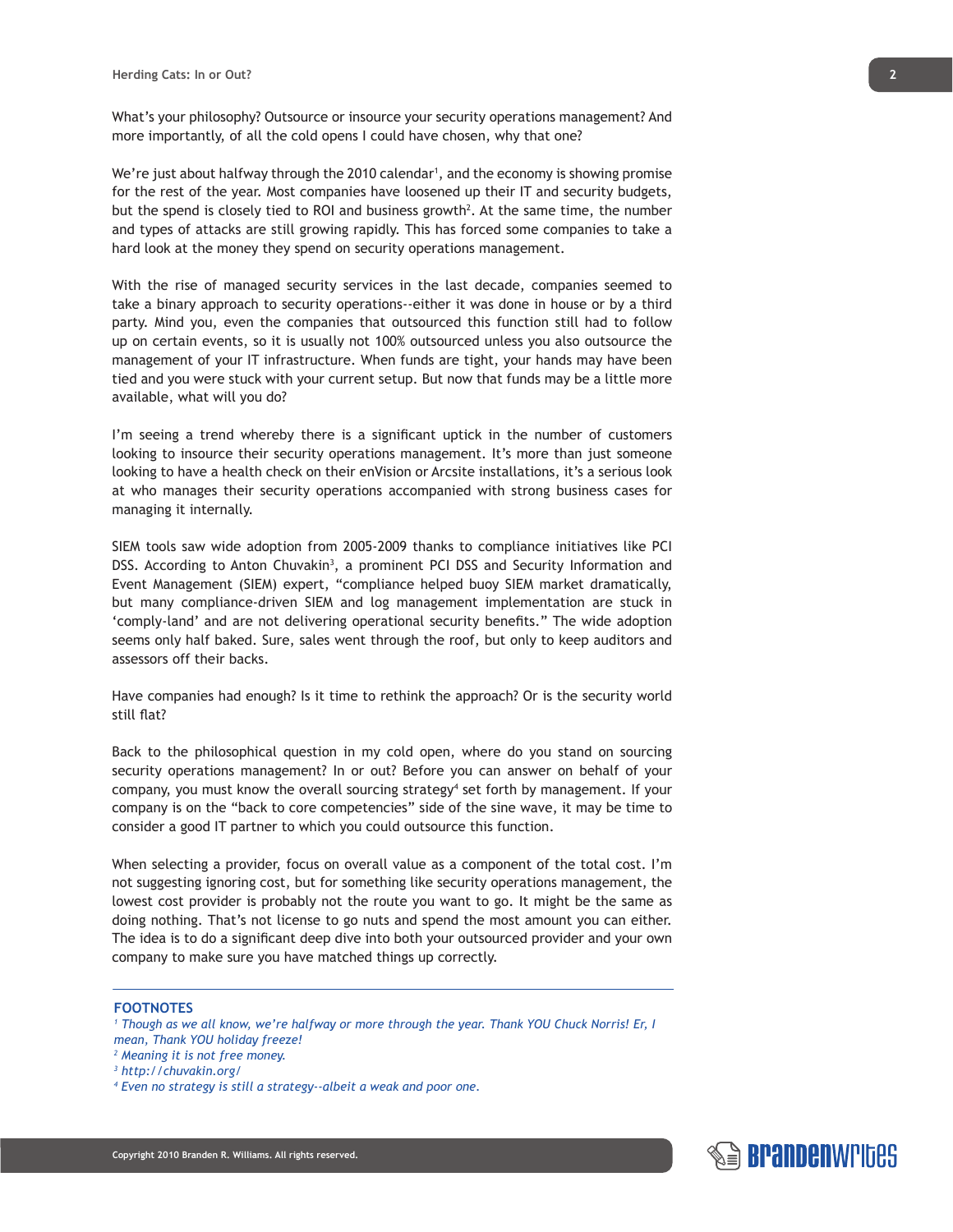For those of you looking to in-source security operations management, you need to take into account a few things. You will need a few tools, some you may already have that may need to be fine tuned and upgraded, and some you may need to procure. You need to invest in people to manage and respond to the operational security events you will face, and you will need to have some kind of 24x7 operational model. Hackers don't just stop attacking you because you went home for the day or weekend. And you will need to do some kind of constant analysis to make sure that things are functioning well and as expected. Don't let a poorly configured tool spell your demise because it missed key security incidents.

Regardless of your choice, your business owners have to take some kind of active role in security operations management. Be sure to propose and execute a solution that fits your company's overall sourcing strategy.